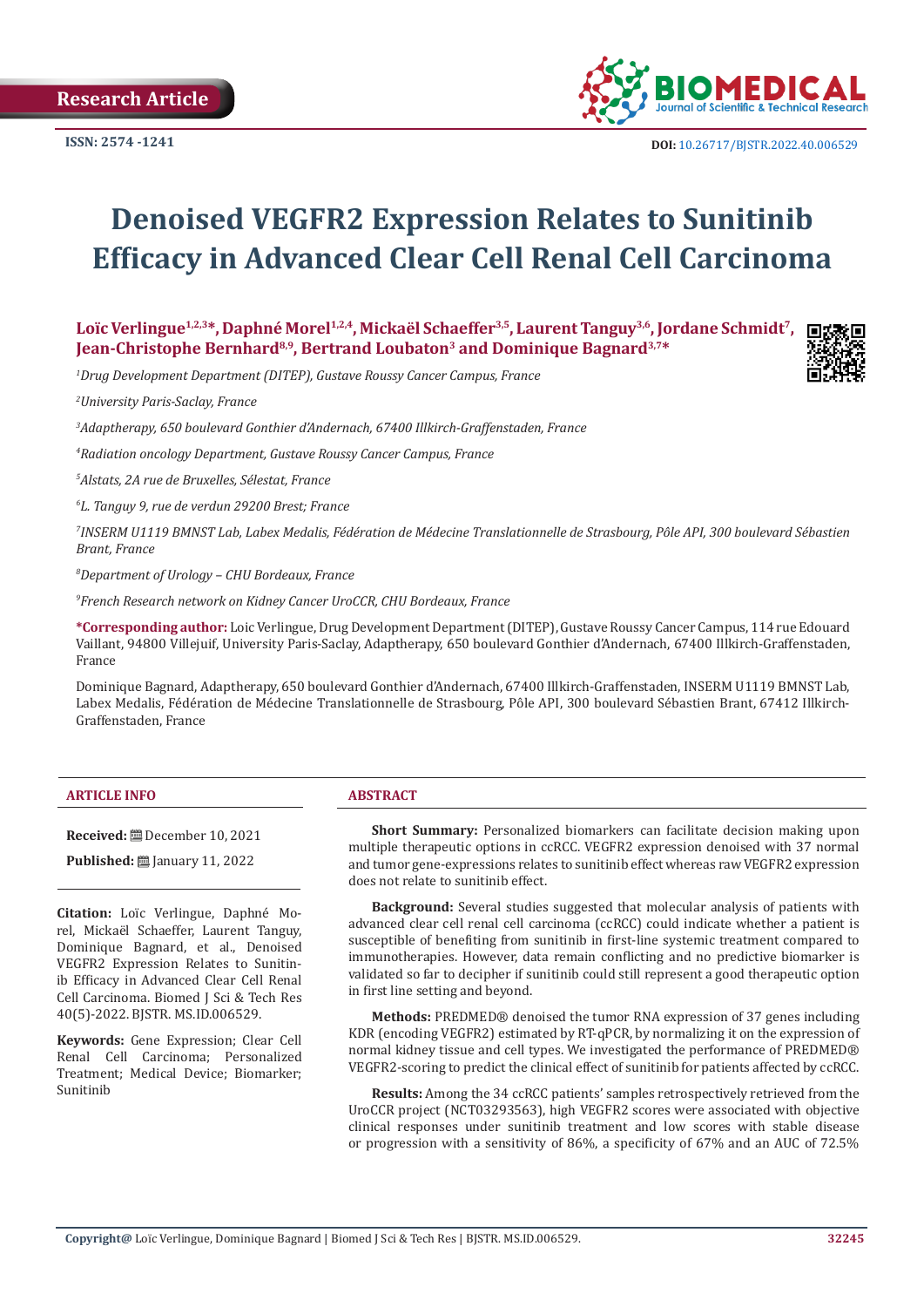(95%CI[50.1–94.9]; p=0.04). VEGFR2 scores were significantly and positively related to progression-free survival (HR =  $0.465$ ;  $95\%$ CI[0.221-0.978]; p=0.0311) and overall survival (HR = 0.400; 95%CI[0.192–0.834]; p=0.0134) under sunitinib treatment. In our cohort, raw VEGFR2 expression (before PREDMED® processing) was not related to the above-mentioned outcomes.

**Conclusion:** We describe a gene-expression based algorithm that is accurately related to the effect of sunitinib for patients with ccRCC. We further plan a validation of PREDMED® for combinatorial strategies involving antiangiogenics and immunecheckpoint blockers.

## **Introduction**

Renal cell carcinoma (RCC) corresponds to 85% of all kidney cancer, with clear cell renal cell carcinoma (ccRCC) being the most frequent subtype accounting up to 80% of all RCC [1]. The molecular characterization of sporadic ccRCC is highly specific, with the Von Hippel-Lindau (VHL) gene being altered or epigenetically silenced in more than 90% of the cases [2,3]. The loss of VHL leads to the stabilization of hypoxia inducible factors (HIF-1α and HIF-2α), stimulating the production of oncogenic and pro-angiogenic agents such as VEGF and PDGF [4,5] that drive the majority of ccRCC and is efficiently targeted using antiangiogenics. CcRCC often remains asymptomatic for several years and more than half of ccRCC are diagnosed incidentally [6], typically at an advanced stage. The management of advanced and metastatic ccRCC mostly relies on systemic treatments according to a risk stratification that split patients into good-, intermediate- and poor-prognosis groups following International Metastatic RCC Database Consortium (IMDC criteria) [7,8]. In the past few months, clinical practice guidelines drastically evolved to propose as the preferred first-line regimen PD-1 inhibitor (pembrolizumab or nivolumab) for all riskgroups patients, combined or not with an antiangiogenic (axitinib) or CTLA-4 inhibitor (ipilimumab).

Though, sunitinib and pazopanib– both antiangiogenic multikinases – still represent recommended therapeutic alternative options for first-line systemic treatment, for example for patients ineligible or unwilling to receive immune-checkpoint blockers (NCCN Guidelines for Kidney Cancer, version 1.2021 – July 15, 2020). Some pivotal trials demonstrated the clinical superiority of immune-checkpoint inhibitors used in combination over monotherapies of anti-angiogenics in first-line setting in unselected patients [9,10]. However, several studies suggested that some patients might benefit more from a monotherapy of antiangiogenic in first line than from immune-checkpoint blockers, combined or not with antiangiogenics, based on their tumoral molecular profiling. For example, Liu, et al. [11] reported that PBRM1 lossof-function – which is found in 40% of ccRCC 3 – was associated with an upregulated angiogenesis and a less immunogenic microenvironment, and therefore patients with PBRM1-mutated ccRCC were more likely to benefit from first-line sunitinib than an immune-checkpoint blocker [11]. These findings were consistent with the results of the prospective IMmotion150 trial that reported improved survival outcomes following sunitinib compared to atezolizumab (anti-PDL1) with or without bevacizumab in molecularly selected patients, based on a gene expression signature of 7 VEGF-inducible angiogenesis-associated genes [12].

However, the correlation between expression of VEGF or VEGFrelated proteins and response to sunitinib remains unclear and conflicting data limit its application in the clinic [13-18]. In this study, we explored the clinical performance of a method to denoise the analysis of VEGFR2 expression in ccRCC Formalin-Fixed Paraffin-Embedded (FFPE) samples, based on a 37 gene-expression signature from the tumor and normal kidney cells. We evaluated if VEGFR2 scores could predict objective responses and outcomes of patients with advanced or metastatic ccRCC treated with sunitinib in first-line, second-line or third-line.

#### **Materials and Methods**

#### **Data Collection and Patient Selection**

Patients were retrospectively retrieved from the UroCCR project (French research network on kidney Cancer - NCT03293563). Eligible patients were 18 years of age or older, had a primary or recurrent ccRCC treated with sunitinib in any treatment line setting, with available material from surgical resection of the primary tumor prior to sunitinib treatment. Patients were excluded from the analysis in case of missing clinical data or RNA Integrity Number (RIN) below 7. Outcomes collected were the RECIST V1.1 best response: complete or partial response (CR or PR, respectively), stable disease (SD) or progressive disease (PD); PFS in months (calculated as the time from the first intake of sunitinib to the date of first documented progression or death); OS in months (calculated as the time from the first intake of sunitinib to the date of death from any cause); duration of follow-up; number and type of previous treatment lines. Objective response rate (ORR) was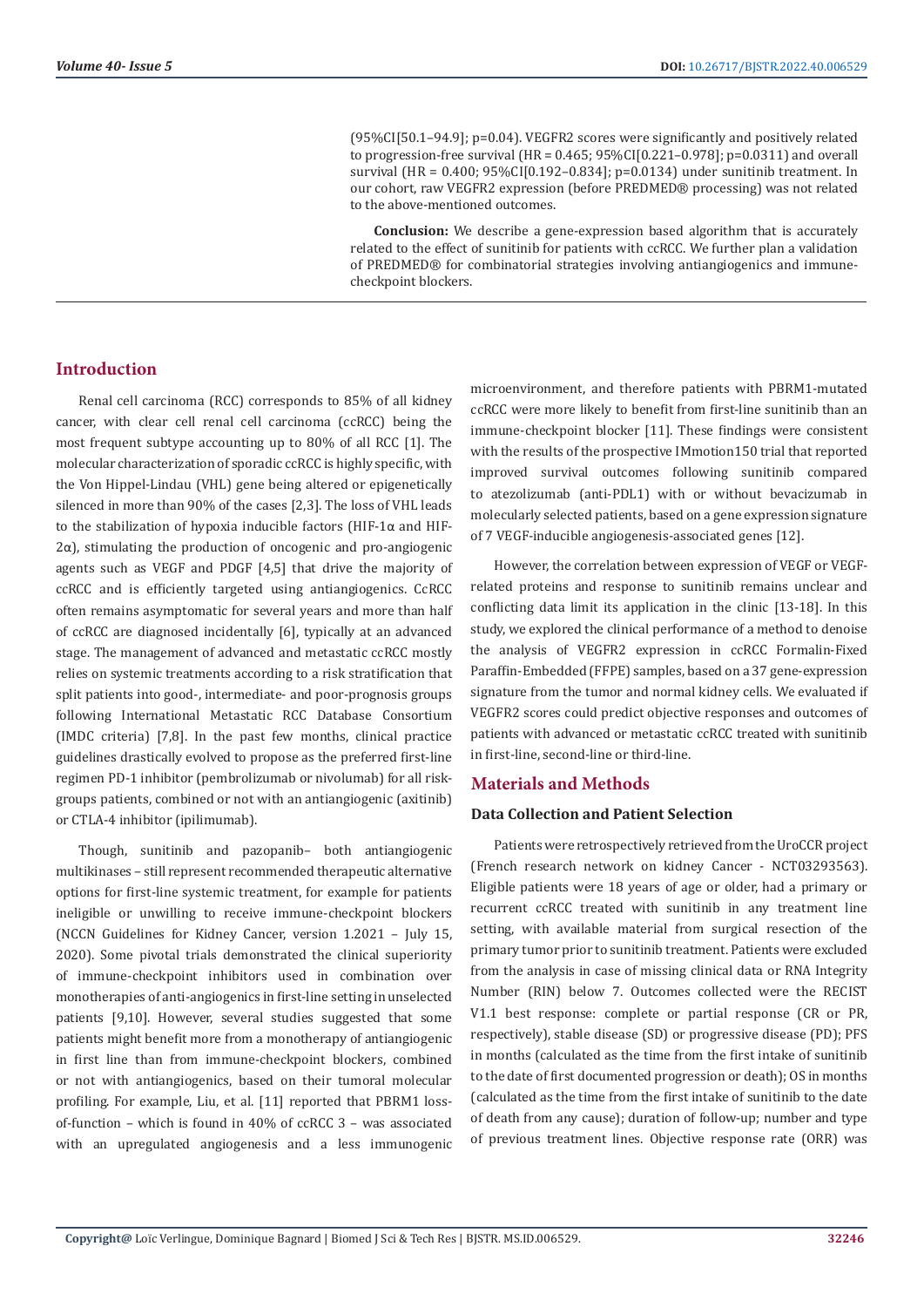defined as the proportion of patients with CR or PR under sunitinib [19]. Additional clinical characteristics available comprised age at diagnosis, gender, African phenotype ethnicity (yes/no), number and type of previous lines of treatment and the type of surgery (cytoreductive of complete nephrectomy).

#### **Study Objectives**

The primary objective was to evaluate the relation between PREDMED® VEGFR2-scores and the effect of sunitinib, represented by ORR and PFS, for patients with advanced or metastatic ccRCC. The secondary objective was to evaluate the relation between PREDMED® VEGFR2-scores and OS. Performance estimation relied on sensitivity, specificity and Receiver Operating Characteristic Area under the Curve (AUC), as specified by the STARD 2015 guidelines [20].

#### **PREDMED Medical Device**

**Rationale:** PREDMED® is an *in vitro* diagnostic multivariate index assay (IVDMIA) that normalizes the RNA expression of 37 selected genes from tumor samples on a bank of normal tissues and cells' gene expressions. The algortihm provides a score for each gene, ranked from 0 to 1000, that reflects their relative dysregulations compared to normal values, as previously described [21]. The provisional limited panel of 37 genes was selected based on current knowledge of mainly targetable biological mechanisms implicated in ccRCC, comprising the tumor cells, stromal cells, vessels and immune cells (Figure 1). For the current study we prospectively choosed to use the VEGFR2-score only.

**Samples and Biological Methods:** CcRCC FFPE samples (CRB-K - CHU Bordeaux) were all processed in a centralized laboratory in Strasbourg, France (INSERM U1119, BMNST Lab, University of Strasbourg, Labex Medalis, Fédération de Médecine Translationnelle). Blocks were stored at -20°C and RNA samples were stored at -80°C following extraction. Total RNA was extracted with TRI Reagent® solution (Molecular Research Center; #TR118), quantified, assessed for quality (RIN) and reverse transcribed (Applied Biosystems; #4368814). The obtained cDNA was diluted to get a final concentration of  $1 \mu g / 100 \mu L$ . RT-qPCR was performed using TaqMan Gene expression Master Mix (Applied Biosystems; #4369016). Experiments were conducted using customized microplates specially designed for this project by Applied Biosystems (Custom TaqMan Array Plates; #4391526) to contain human specific TaqMan® probes at 1X and primers at 1X (list provided in (Supplementary Figure 1).

| <b>Assay ID/Name</b> | <b>Target Gene Name</b> |
|----------------------|-------------------------|
| Hs99999901_s1        | 18 <sub>S</sub>         |
| Hs00153350_m1        | BCL <sub>2</sub>        |
| Hs00164982_m1        | JAG1                    |
| Hs00171172_m1        | AR                      |
| Hs00173626_m1        | VEGFA                   |
| Hs00176538_m1        | ERBB3                   |
| Hs00176607_m1        | FLT4                    |
| Hs00178289_m1        | AKT1                    |
| Hs00179829_m1        | FGFR3                   |
| Hs00183486_m1        | PDGFRA                  |
| Hs00231032_m1        | HDAC <sub>2</sub>       |
| Hs00234119_m1        | RAF1                    |
| Hs00269944_m1        | <b>BRAF</b>             |
| Hs00360958_g1        | MAP2K2                  |
| Hs00431459_m1        | KIR2DL5A;KIR2DL5B       |
| Hs00608291_m1        | ALK                     |
| Hs00609566_m1        | IGF1R                   |
| Hs00911700_m1        | <b>KDR</b>              |
| Hs00915142 m1        | FGFR1                   |
| Hs00933163_m1        | PIK3R1                  |
| Hs00936368_m1        | HIF1A                   |
| Hs00957562_m1        | MMP9                    |
| Hs00983247_g1        | MAP2K1                  |
| Hs01001580_m1        | ERBB2                   |
| Hs01009250_m1        | PROM1                   |
| Hs01019589_m1        | PDGFRB                  |
| Hs01026371_m1        | CDK6                    |
| Hs01066930_m1        | MDM2                    |
| Hs01076078 m1        | EGFR                    |
| Hs01104728_m1        | ABL1                    |
| Hs01120030_m1        | RET                     |
| Hs01547673_m1        | ITGA5                   |
| Hs01552926_m1        | FGFR2                   |
| Hs01565583_m1        | MET                     |
| Hs01565683_g1        | CDK4                    |
| Hs02621185_s1        | HDAC1                   |
| Hs99999905 m1        | GAPDH                   |
|                      |                         |

**Supplementary Figure 1:** List of the targeted genes evaluated by RT-qPCR to enrich the algorithm and corresponding primer.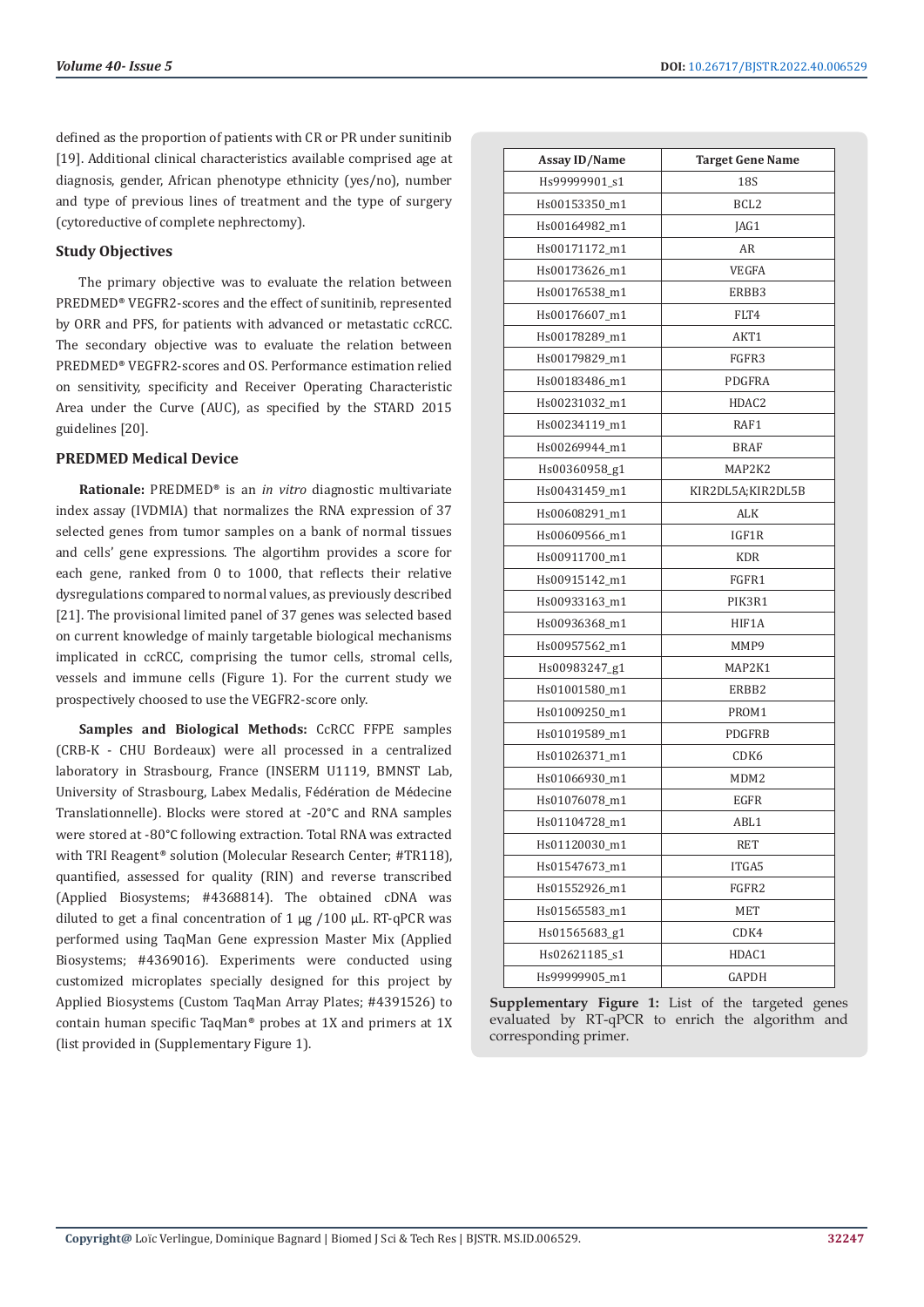**Analytical Methods / PREDMED**® **Algorithm**: PREDMED® normalization method has been previously described 21. Briefly, the reference panel gene expressions were assessed using a cocktail of non-tumoral kidney tissues which comprised: whole normal kidney total RNA (#AM7976), medullary kidney RNA (CRB-K - CHU Bordeaux), cortical kidney RNA (CRB-K - CHU Bordeaux), human renal glomerular endothelial cell total RNA (#4005-SC), human renal proximal tubular epithelial cell total RNA (#4105-SC), human renal cortical epithelial cell total RNA (#4115-SC), human renal epithelial cell total RNA (# 4125-SC), human renal mesangial cell total RNA (#4205-SC), and a low grade carcinoma of kidney total RNA (# CR559126). Then, to reduce inter individual variability and allow the normalization process on the reference panel, gene expressions were first normalized on the mean expression of two housekeeping genes (18S ribosomal RNA and Glyceraldehyde 3-phosphate dehydrogenase GAPDH), as follow: ΔCt (gene) = Ct (gene) – mean Ct (housekeeping genes).  $2^{\Delta C_t}$  (gene). Following similar normalization steps run multiple times, the resulting score ranged from 0 to 1000 for each gene: 1000 corresponding to the highest relative upregulation from normal. PREDMED® is protected by International Application patent PCT/EP2016/078353.

#### **Statistical Analysis**

All recorded variables were described by using position and dispersion statistics, such as mean, median and 95% confidence interval (95%CI). The assumption of normality (defined by the Gaussian distribution) was tested by the Shapiro Wilk test on each quantitative variable distribution. To compare survival distributions, we used the log-rank Mantel-Cox test, and described the results with the Hazard Ratio, 95%CI ratio and associated p-value. All statistical tests were two-tailed and a p-value < 0.05 was considered as statistically significant. All analyses were performed using R software under its version 3.1 and JAGS for the MCMc estimations in Bayesian models [22]. Except for ROC curves generated using R, all graphs were created using GraphPad Prism®

# V8.0.2.

# **Ethics**

The trial was conducted in accordance with the local Good Clinical Practice guidelines (CNIL number declaration 2005853 v 0, DC-2017-3040). The biobank biological resource center number associated with this study is BB-0033-00036. The UroCCR project (NCT03293563) obtained the authorization number DR-2013-206 from the national information science and liberties commission (CNIL) and all patients included consented to the use of their personal and genetic data.

#### **Results**

#### **Patients' Characteristics**

We retrospectively collected 46 FFPE tumor samples from patients addressed for advanced or metastatic ccRCC between December 2006 and February 2016 (Figure 1). Among these 46 patients, 5 patients were excluded from the analysis: 2 patients received sunitinib before surgical resection, 1 patient never received sunitinib and 2 patients had missing clinical data. Gene expressions were assessed by RT-qPCR and led to the exclusion of 7 patients due to poor RNA quality. Altogether, 34 patients remained (Figure 2). The median age was 66 years old and the sex ratio approximately 3 males for 1 woman (Table 1). The majority of patients (N=30, 88.2%) had a ccRCC at a metastatic stage at the time of study and 31 (91.2%) patients received sunitinib as first-line systemic treatment. In our cohort, sunitinib treatment was associated with an overall objective response rate of 20.6%, including 1 complete response (2.9%) and 6 partial responses (17.6%). Nine patients (26.5%) progressed and 18 patients (52.9%) harbored stable disease as best response. After a median follow-up of 24.7 months, median PFS was 7.8 months and median OS was 20.2 months, which is similar to data from pivotal trials that evaluated sunitinib in the first-line setting [9,10]. At the time of end of study, 5 patients were still alive, 2 of them still under sunitinib treatment.

**Table 1:** Baseline patient characteristics and clinical outcomes of all patients treated with sunitinib and included in the gene expression analysis (N=34).

| Characteristic                              | $N=34$      |
|---------------------------------------------|-------------|
| Median age (range) - years                  | $66(51-85)$ |
| $Sex - no. (%)$                             |             |
| Male                                        | 25 (73.5 %) |
| Female                                      | $9(26.5\%)$ |
| Metastases - no. (%)                        |             |
| Yes                                         | 30 (88.2%)  |
| No                                          | $4(11.8\%)$ |
| Confirmed objective response rate - no. (%) | $7(20.6\%)$ |
| Confirmed best overall response - no. (%)   |             |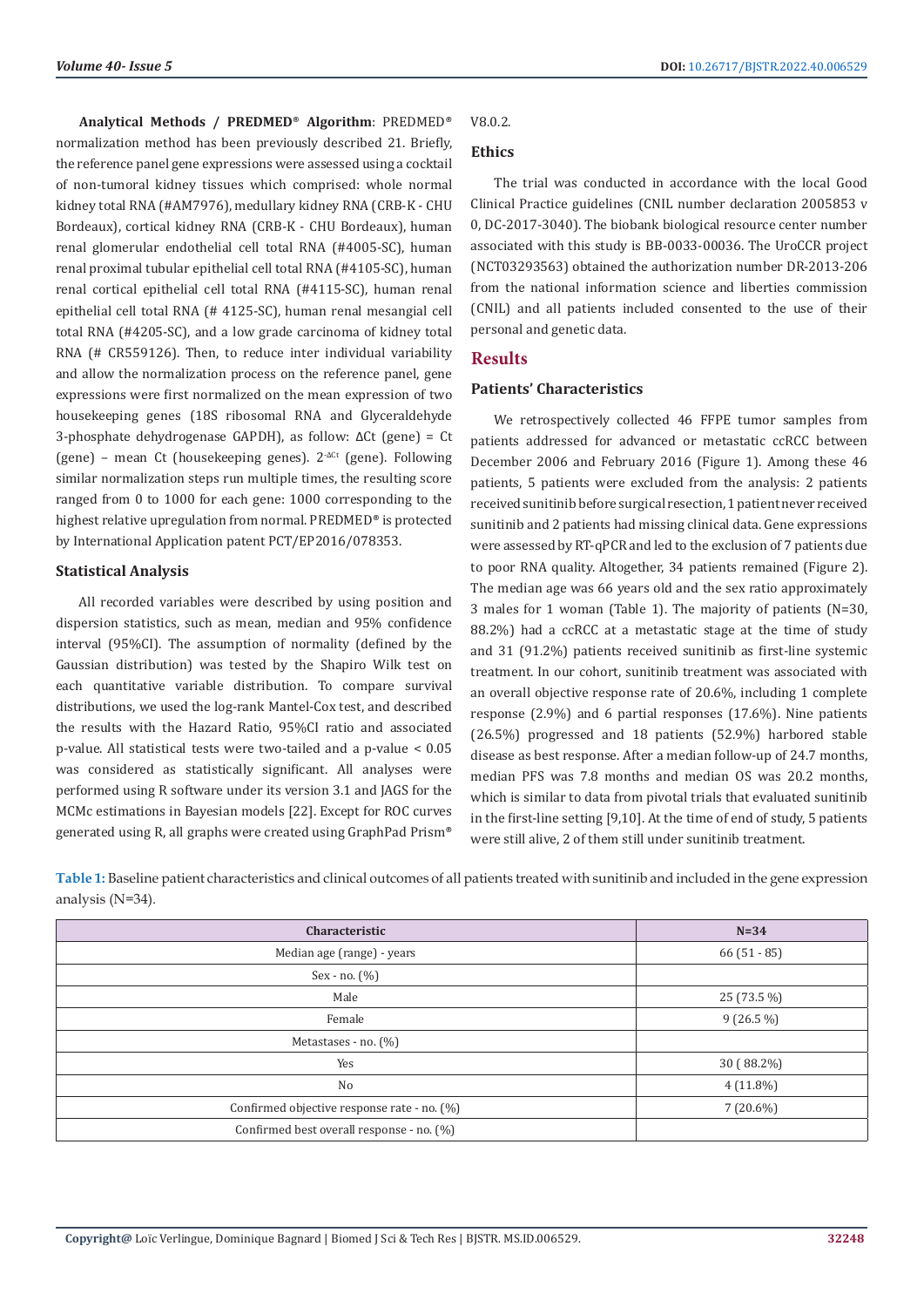| Complete response                                     | $1(2.9\%)$           |
|-------------------------------------------------------|----------------------|
| Partial response                                      | $6(17.6\%)$          |
| Stable disease                                        | 18 (52.9%)           |
| Progressive disease                                   | $9(26.5\%)$          |
| Median follow-up (min - max) - months                 | $24.7(0.8-111.6)$    |
| Median progression-free survival (min - max) - months | $7.8(0.8 - 76.2)$    |
| Median overall survival (min - max) - months          | $27.4(0.8 - 80.4)$   |
| VEGFR2 raw expression level (range) - 2^-dCt X10^3    | $1.84(0.02 - 17.40)$ |



**Figure 1:** Summary of PREDMED method. PREDMED normalizes the RNA expression of 37 genes from tumor samples on a bank of normal tissues and cells' gene expressions. The algorithm provides a score for each gene, ranked from 0 to 1000, that reflects their relative dysregulations compared to normal values.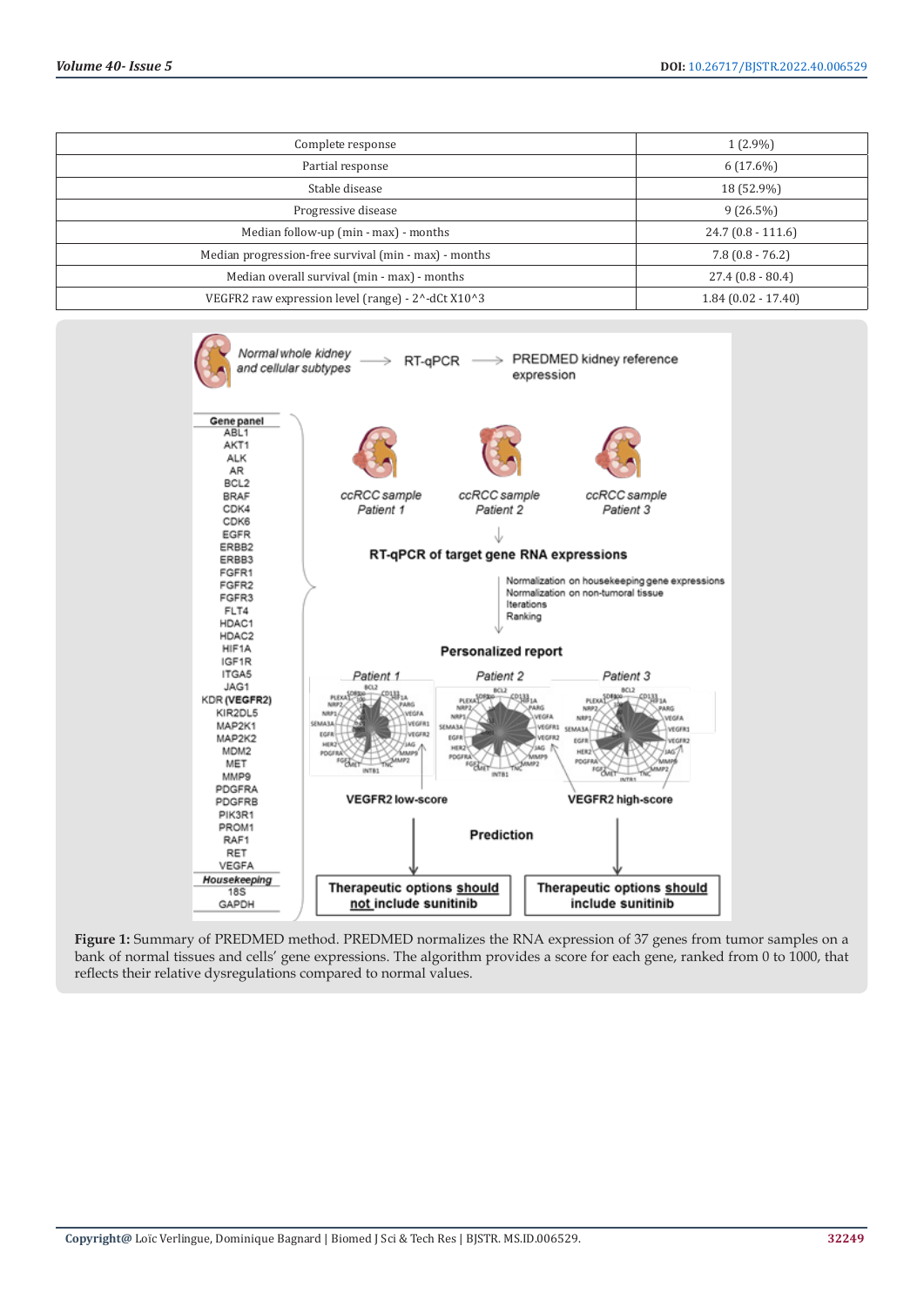



# **VEGFR2-Score and Response to Sunitinib**



**Figure 3:** VEGFR2 and response to sunitinib.

A. A, VEGFR2-score and response to sunitinib: ROC curve displaying the prediction performances of the VEGFR2-score computed using the PREDMED® signature algorithm. Area under the curve (AUC), 95% confidence interval and associated p-value are indicated.

B. B, Contingency table depicting the number of partial and complete responses (PR/CR) and stable and progressive diseases (SD/PD) accurately predicted using the VEGFR2-score with a cut-off at 637.

C. C, VEGFR2 raw expression and response to sunitinib: ROC curve displaying the prediction performances of the VEGFR2 mRNA expression alone after normalization on housekeeping genes. Area under the curve (AUC), 95% confidence interval and associated p-value are indicated.

D. D, Contingency table depicting the number of partial and complete responses (PR/CR) and stable and progressive diseases (SD/PD) accurately predicted using the VEGFR2 mRNA expression with a cut-off at 0.79.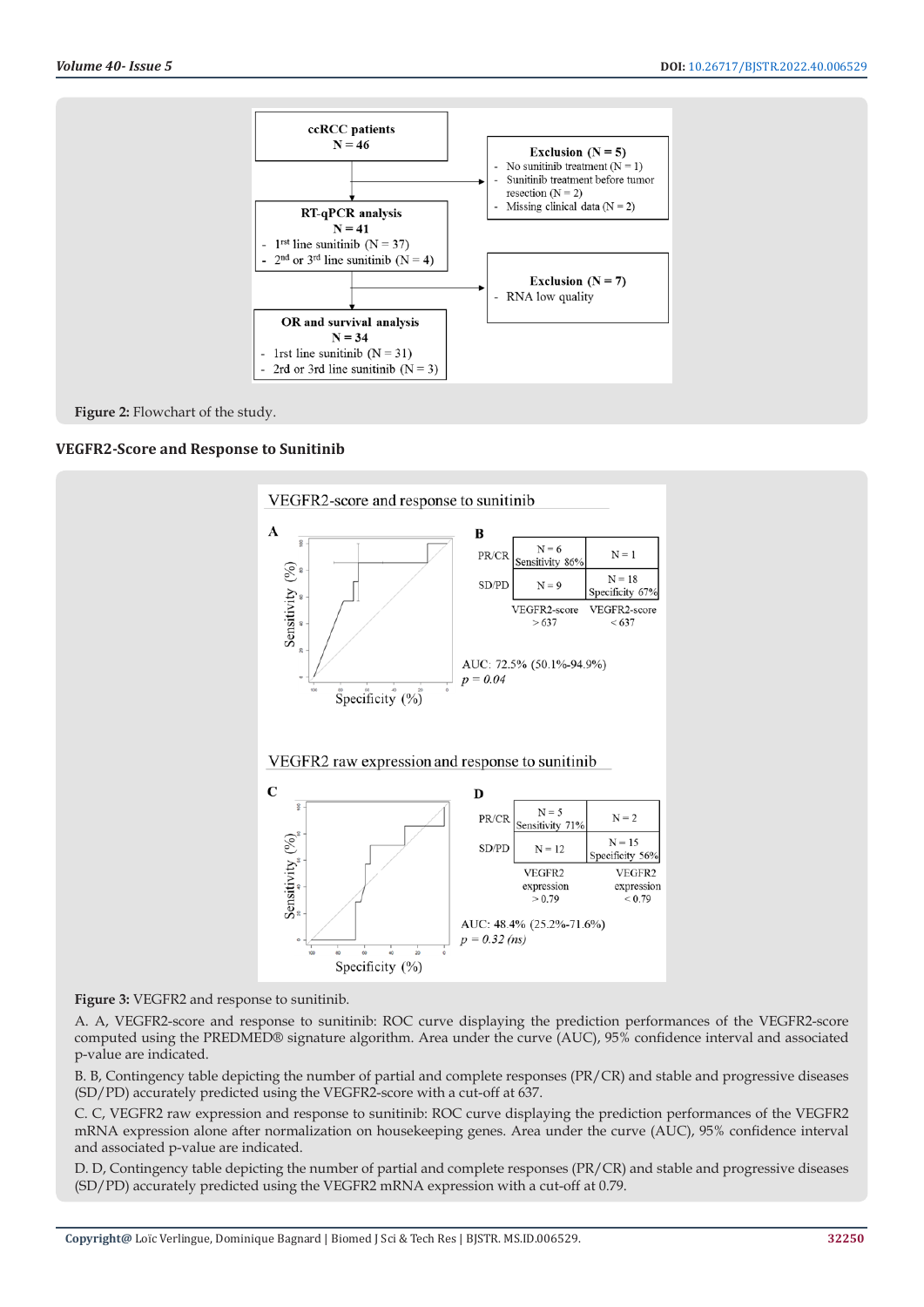VEGFR2-scores ranged between 2.0 and 1000.0, with a mean of 504.3. Six out of 7 patients with PR or CR had high VEGFR2-score, and 18 out of 27 patients with PD or SD had low VEGFR2-score. It resulted in a sensitivity of 86%, a specificity of 67%, an AUC of 72.5% (95%CI [50.1 – 94.9]; p=0.04) (Figures 3A & 3B). On the ten patients with the highest VEGFR2-scores, 1 had a complete response, 3 had partial responses and 6 had stable diseases. Conversely, low VEGFR2-scores had a negative predictive value of 94.7%. Raw VEGFR2 expression had poorer relation to response to sunitinib compared to PREDMED® VEGFR2-scores, with an AUC of 48.4% (95%CI [25.2 – 71.6]; p=0.32), a sensitivity of 71% and a specificity of 56% (Figures 3C & 3D).

**VEGFR2-Scores and Outcome Under Sunitinib**



**Figure 4:** VEGFR2-scores and outcome under sunitinib. A,B, Kaplan-Meier analysis of progression-free survival (A) and overall survival (B) of patients with a high VEGFR2-score (> 637, dotted line) versus patients with a low VEGFR-score (< 637, full line). Hazard ratio (logrank), 95% confidence interval and associated p-value are indicated.

We observed that PFS was significantly longer in patients with higher VEGFR2-scores (HR: 0.465, 95%CI [0.221–0.978], p=0.0311) (Figure 4A). OS was also significantly longer in patients with higher VEGFR2-scores (HR: 0.400, 95%CI [0.192–0.834], p=0.0134) (Figure 4B). The 5 patients who were still alive at the date of end of study – more than 77.2 months after the initiation of sunitinib – had very high VEGFR2-score (4 with 1000, 1 with 749). Among them, 2 patients with higest scores were still under sunitinib treatment, 81.4 and 92.9 months after initiation. Conversely, raw VEGFR2 mRNA expression was not significantly related to PFS and OS (for PFS, HR = 0.682, 95%CI [0.323-1.438], p=0.28; and for OS, HR = 0.705, 95%CI [0.338-1.470], p=0.33) (Supplementary Figure 2).



**Supplementary Figure 2:** A,B, Kaplan-Meier analysis of progression-free survival (A) and overall survival (B) of patients displaying a high VEGFR2 mRNA expression (> 0.79, dotted line) versus patients displaying a low VEGFR2 mRNA expression (< 0.79, full line). Hazard ratio (logrank), 95% confidence interval and associated p-value are indicated.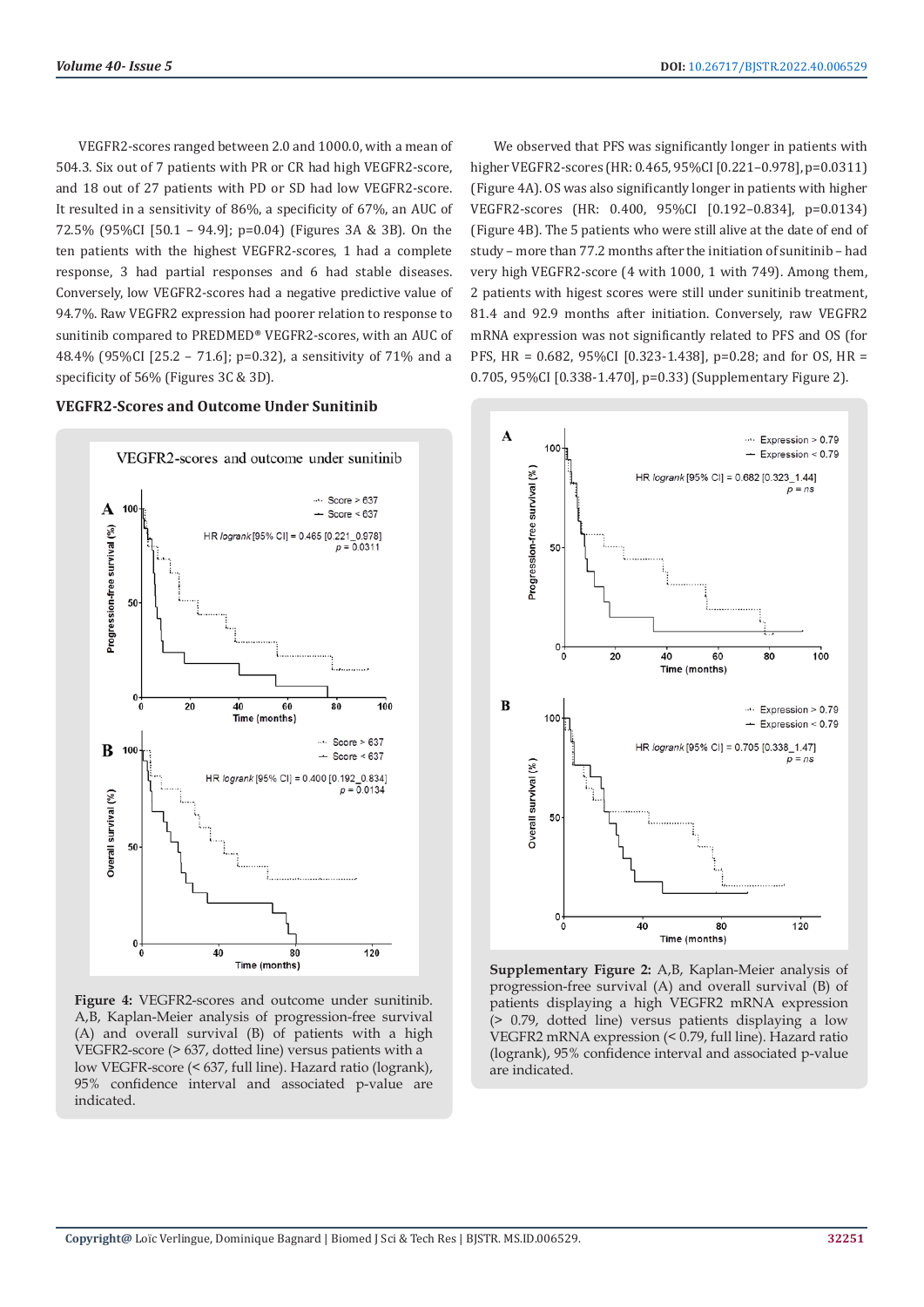## **Discussion**

PREDMED® denoised the tumor expression of VEGFR2 by analyzing the tumor and normal kidney tissues and cell types of 37 gene expressions selected for their biological and therapeutic roles. For 34 patients with advanced of metastatic ccRCC who received sunitinib, VEGFR2-scores related to overall response rate, progression-free survival and overall survival. Six out of 7 patients who responded to sunitinib had a high VEGFR2-score (sensitivity 86%), 18 out of 27 patients with stable or progressive disease displayed a low VEGFR2-score (specificity 67%). In addition, wrong negative prediction only occurred with one patient who showed partial response while displaying a low VEGFR2-score (negative predictive value 94.7%). It included patient in various treatment lines with sunitinib, independently from the prognosis-risk groups. Previous studies suggested that high VEGFR2 expression may reflect favorable outcome on sunitinib in patients with ccRCC, and therefore could be used as a predictive biomarker of response [13-17]. In our cohort, the raw VEGFR2 expression assessed by RT-qPCR failed to relate to the above-mentioned outcomes. Our study suggest that conventional gene expression analysis to drive targeted treatment relies may be limited by inherent noise. Noise may come from biological sampling, inter-individual variation, or technical variation, among other factors. Denoising expression data from internal and/or external factors is not a usual approach.

One of the few clinical evaluation of such hypothesis has been performed in the WINTHER study [23] (NCT01856296). WINTHER proposed transcriptomic analysis from tumor biospsies, which were normalized on normal surrounding tissue of various cancer types. Although the study did not meet its pre-specified primary end-point, it yielded promising outcome results in heavily pretreated patients and confirmed that assessing the expression profile of tumor to guide treatment is feasible and do not delay therapeutic care. Our tool differs from the WINTHER algorithm through its iterative multi-normalization process and a large number of reference normal tissue gene expressions. It does not require the biopsy of healthy tissue from the patients to compute the score. The present study is limited by its retrospective nature; thus, a prospective validation of our findings is planned through a non-interventional study on advanced ccRCC patients receiving sunitinib,. We also consider evaluating this strategy for other ccRCCapproved antiangiogenics, in particular to define whether another antiangiogenic, such as pazopanib or axitinib, should be preferred over sunitinib or should be avoid as well in case of low VEGFR2 scoring. Another limitation of the study is the scarce clinical characteristics available in the database. We could not calculate the standard prognosis IMDC scores to investigate PREDMED® predictions within each risk-group of patients.

Nevertheless, our approach shows that gene expression assessment from surgical samples can relate to outcome under sunitinib treatment when sophisticated normalization is performed. Finally, in the current study, we did not take into consideration the scores associated with other genes targeted by sunitinib, such as PDGFR or RET. Future multivariate development of the algorithm could allow more specific multi-kinase predictions. Given the gene panel used and its potential versatility, PREDMED® test can address various therapeutic options, including targeted therapies and immunotherapies, in various tumor types. In this pilot study, the highest priority was given to advanced and metastatic ccRCC, as it remains one of the tumor types with the largest approved treatment options with no validated biomarker available. An additional attractive perspective concerns combinatorial strategies involving immune-checkpoint blockers with or without antiangiogenics in first-line setting, particularly in intermediate and high-risk patients. It is conceivable that a small – and yet unidentified – proportion of patients may benefit from an antiangiogenic added to the anti-PD(L)1 drug, and conversely, some patients may more benefit from a doublet of immune-checkpoint blockers. Importantly, some patients may also benefit from a monotherapy of antiangiogenic and be primarily resistant to immune-checkpoint blockers [11,12]. Biomarkers are urgently needed to identify such a population; hence, to ease personalized decision-making and to optimize therapeutic care for advanced and metastatic cancer patients.

# **Acknowledgment**

The authors thank the members of the UroCCR biological resources center (CRB-K) at Bordeaux, France. The authors are gratefull to Laurence Albiges for her advices and support for this work. The authors would like to thank Justine Fritz, Mathilde Baranger and Coralie Gianesini for their contribution to the data generation.

#### **Conflict of Interest**

LV, DM, MS, LT, BL and DB report personal fees from Adaptherapy related to the submitted work. LV reports grants from Bristol-Myers Squibb, non-personal fees from Servier and Pierre-Fabre, outside of the submitted work. LV, as part of the Drug Development Department (DITEP): Principal/sub-Investigator of Clinical Trials for Abbvie, Adaptimmune, Aduro Biotech, Agios Pharmaceuticals, Amgen, Argen-X Bvba, Arno Therapeutics, Astex Pharmaceuticals, Astra Zeneca Ab, Aveo, Basilea Pharmaceutica International Ltd, Bayer Healthcare Ag, Bbb Technologies Bv, Beigene, Blueprint Medicines, Boehringer Ingelheim, Boston Pharmaceuticals, Bristol Myers Squibb, Ca, Celgene Corporation, Chugai Pharmaceutical Co, Clovis Oncology, Cullinan-Apollo, Daiichi Sankyo, Debiopharm, Eisai, Eisai Limited, Eli Lilly, Exelixis, Faron Pharmaceuticals Ltd, Forma Tharapeutics, Gamamabs, Genentech,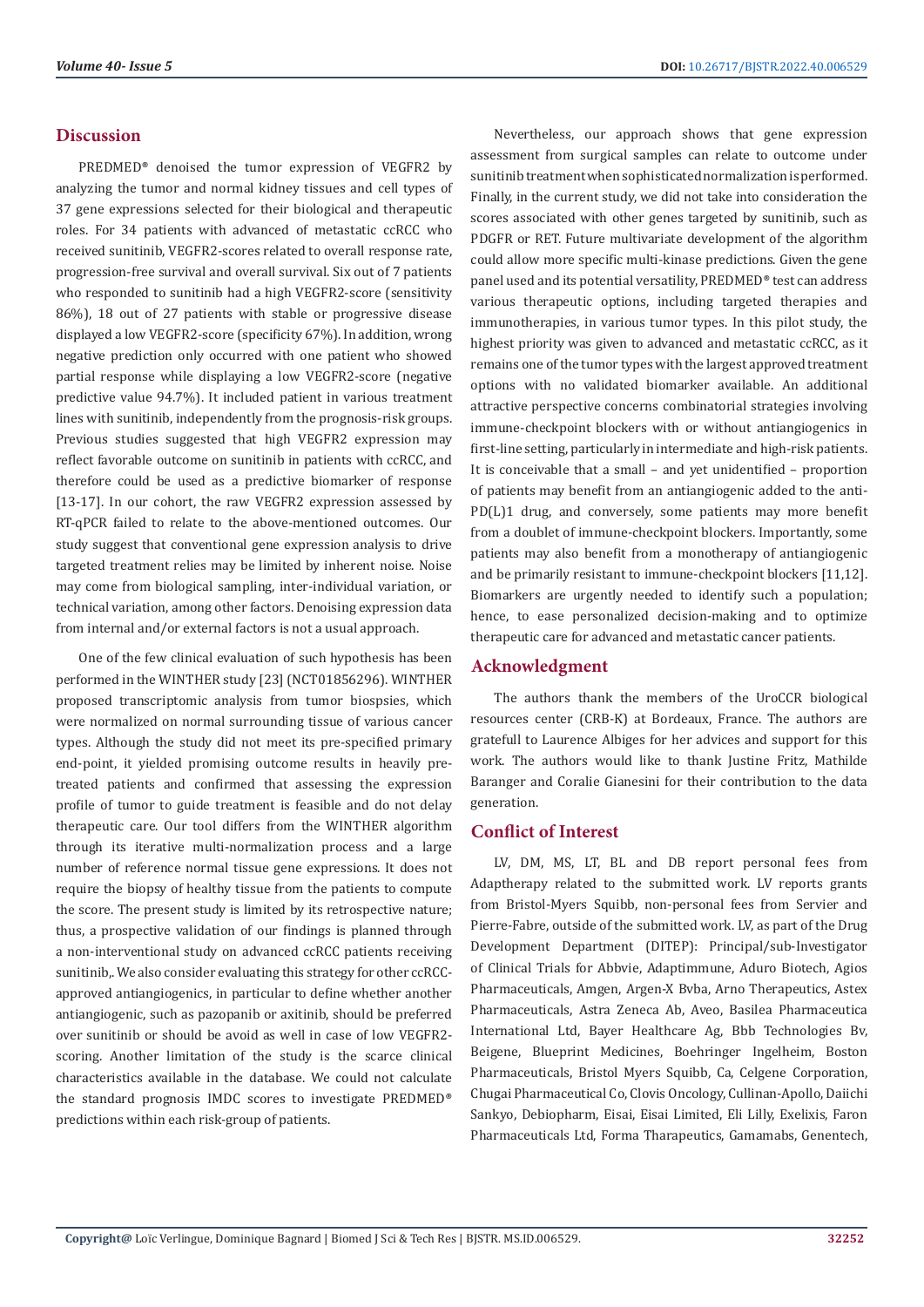Glaxosmithkline, H3 Biomedicine, Hoffmann La Roche Ag, Imcheck Therapeutics, Innate Pharma, Institut De Recherche Pierre Fabre, Iris Servier, Janssen Cilag, Janssen Research Foundation, Kura Oncology, Kyowa Kirin Pharm. Dev, Lilly France, Loxo Oncology, Lytix Biopharma As, Medimmune, Menarini Ricerche, Merck Sharp & Dohme Chibret, Merrimack Pharmaceuticals, Merus, Millennium Pharmaceuticals, Molecular Partners Ag, Nanobiotix, Nektar Therapeutics, Novartis Pharma, Octimet Oncology Nv, Oncoethix, Oncopeptides, Orion Pharma, Ose Pharma, Pfizer, Pharma Mar, Pierre Fabre, Medicament, Roche, Sanofi Aventis, Seattle Genetics, Sotio A.S, Syros Pharmaceuticals, Taiho Pharma, Tesaro, Xencor. Research Grants from Astrazeneca, BMS, Boehringer Ingelheim, Janssen Cilag, Merck, Novartis, Onxeo, Pfizer, Roche, Sanofi. Nonfinancial support (drug supplied) from Astrazeneca, Bayer, BMS, Boringher Ingelheim, Medimmune, Merck, NH TherAGuiX, Onxeo, Pfizer, Roche.

The other authors have no conflict of interest to declare.

#### **References**

- 1. [Udager AM, Mehra R \(2016\) Morphologic, Molecular, and Taxonomic](https://pubmed.ncbi.nlm.nih.gov/27684973/)  [Evolution of Renal Cell Carcinoma: A Conceptual Perspective With](https://pubmed.ncbi.nlm.nih.gov/27684973/)  [Emphasis on Updates to the 2016 World Health Organization](https://pubmed.ncbi.nlm.nih.gov/27684973/)  [Classification. Arch Pathol Lab Med 140\(10\): 1026-1037.](https://pubmed.ncbi.nlm.nih.gov/27684973/)
- 2. [\(2013\) The Cancer Genome Atlas Research Network. Comprehensive](https://www.nature.com/articles/nature12222)  [molecular characterization of clear cell renal cell carcinoma. Nature 499:](https://www.nature.com/articles/nature12222)  [43-49.](https://www.nature.com/articles/nature12222)
- 3. [Turajlic S, Hang Xu, Kevin Litchfield, Andrew Rowan, Stuart Horswel, et](https://pubmed.ncbi.nlm.nih.gov/29656894/)  [al. \(2018\) Deterministic Evolutionary Trajectories Influence Primary](https://pubmed.ncbi.nlm.nih.gov/29656894/)  [Tumor Growth: TRACERx Renal. Cell 173\(3\): 595-610.e11.](https://pubmed.ncbi.nlm.nih.gov/29656894/)
- 4. [Latif F, K Tory, J Gnarra, M Yao, F M Duh, et al. \(1993\) Identification of the](https://pubmed.ncbi.nlm.nih.gov/8493574/)  [von Hippel-Lindau disease tumor suppressor gene. Science 260: 1317-](https://pubmed.ncbi.nlm.nih.gov/8493574/) [1320.](https://pubmed.ncbi.nlm.nih.gov/8493574/)
- 5. [Baldewijns MM, Iris J H van Vlodrop, Peter B Vermeulen, Patricia M M B](https://pubmed.ncbi.nlm.nih.gov/20225241/)  [Soetekouw, Manon van Engeland, et al. \(2010\) VHL and HIF signalling in](https://pubmed.ncbi.nlm.nih.gov/20225241/)  [renal cell carcinogenesis. J Pathol 221\(2\): 125-138.](https://pubmed.ncbi.nlm.nih.gov/20225241/)
- 6. [Chow WH, Dong LM, Devesa SS \(2010\) Epidemiology and risk factors for](https://pubmed.ncbi.nlm.nih.gov/20448658/)  [kidney cancer. Nat Rev Urol 7: 245-257.](https://pubmed.ncbi.nlm.nih.gov/20448658/)
- 7. [Escudier B, C Porta, M Schmidinger, N Rioux-Leclercq, A Bex, et al. \(2019\)](https://pubmed.ncbi.nlm.nih.gov/30788497/)  [Renal cell carcinoma: ESMO Clinical Practice Guidelines for diagnosis,](https://pubmed.ncbi.nlm.nih.gov/30788497/)  [treatment and follow-up†. Ann Oncol 30\(5\): 706-720.](https://pubmed.ncbi.nlm.nih.gov/30788497/)
- 8. [Heng DYC, Wanling Xie, Meredith M Regan, Mark A Warren, Ali Reza](https://pubmed.ncbi.nlm.nih.gov/19826129/)  [Golshayan, et al. \(2009\) Prognostic Factors for Overall Survival in](https://pubmed.ncbi.nlm.nih.gov/19826129/)  [Patients With Metastatic Renal Cell Carcinoma Treated With Vascular](https://pubmed.ncbi.nlm.nih.gov/19826129/)  [Endothelial Growth Factor–Targeted Agents: Results From a Large,](https://pubmed.ncbi.nlm.nih.gov/19826129/)  [Multicenter Study. J Clin Oncol 27\(34\): 5794-5799.](https://pubmed.ncbi.nlm.nih.gov/19826129/)
- 9. [Motzer RJ, Nizar M Tannir, David F McDermott, Osvaldo Ar](https://pubmed.ncbi.nlm.nih.gov/29562145/)én Frontera, [Bohuslav Melichar, et al. \(2018\) Nivolumab plus Ipilimumab versus](https://pubmed.ncbi.nlm.nih.gov/29562145/)  [Sunitinib in Advanced Renal-Cell Carcinoma. N Engl J Med 378\(14\):](https://pubmed.ncbi.nlm.nih.gov/29562145/)  [1277-1290.](https://pubmed.ncbi.nlm.nih.gov/29562145/)
- 10. [Rini BI, Elizabeth R Plimack, Viktor Stus, Rustem Gafanov, Robert](https://www.nejm.org/doi/full/10.1056/NEJMoa1816714) [Hawkins, et al. \(2019\) Pembrolizumab plus Axitinib versus Sunitinib for](https://www.nejm.org/doi/full/10.1056/NEJMoa1816714) [Advanced Renal-Cell Carcinoma. N Engl J Med 380: 1116-1127.](https://www.nejm.org/doi/full/10.1056/NEJMoa1816714)
- 11. [Liu XD, Wen Kong, Christine B Peterson, Daniel J McGrail, Anh Hoang,](https://pubmed.ncbi.nlm.nih.gov/32358509/) [et al. \(2020\) PBRM1 loss defines a nonimmunogenic tumor phenotype](https://pubmed.ncbi.nlm.nih.gov/32358509/) [associated with checkpoint inhibitor resistance in renal carcinoma. Nat](https://pubmed.ncbi.nlm.nih.gov/32358509/) [Commun 11: 2135.](https://pubmed.ncbi.nlm.nih.gov/32358509/)
- 12. [McDermott DF, Mahrukh A Huseni, Michael B Atkins, Robert J Motzer,](https://pubmed.ncbi.nlm.nih.gov/29867230/) [Brian I Rini, et al. \(2018\) Clinical activity and molecular correlates of](https://pubmed.ncbi.nlm.nih.gov/29867230/) [response to atezolizumab alone or in combination with bevacizumab](https://pubmed.ncbi.nlm.nih.gov/29867230/) [versus sunitinib in renal cell carcinoma. Nat Med 24\(6\): 749-757.](https://pubmed.ncbi.nlm.nih.gov/29867230/)
- 13. [DePrimo SE, Carlo L Bello, John Smeraglia, Charles M Baum,](https://pubmed.ncbi.nlm.nih.gov/17605814/) [Dominic Spinella, et al. \(2007\) Circulating protein biomarkers of](https://pubmed.ncbi.nlm.nih.gov/17605814/) [pharmacodynamic activity of sunitinib in patients with metastatic renal](https://pubmed.ncbi.nlm.nih.gov/17605814/) [cell carcinoma: Modulation of VEGF and VEGF-related proteins. J Transl](https://pubmed.ncbi.nlm.nih.gov/17605814/) [Med 5: 32.](https://pubmed.ncbi.nlm.nih.gov/17605814/)
- 14. [Del Puerto-Nevado L, F Rojo, S Zazo, C Caram](https://pubmed.ncbi.nlm.nih.gov/24786599/)és, G Rubio, et al. (2014) [Active angiogenesis in metastatic renal cell carcinoma predicts clinical](https://pubmed.ncbi.nlm.nih.gov/24786599/) [benefit to sunitinib-based therapy. Br J Cancer 110: 2700-2707.](https://pubmed.ncbi.nlm.nih.gov/24786599/)
- 15. Choueiri TK, André [P Fay, Robert Gagnon, Ying Lin, Brittany Bahamon, et](https://pubmed.ncbi.nlm.nih.gov/23881929/) [al. \(2013\) The Role of Aberrant VHL/HIF Pathway Elements in Predicting](https://pubmed.ncbi.nlm.nih.gov/23881929/) [Clinical Outcome to Pazopanib Therapy in Patients with Metastatic](https://pubmed.ncbi.nlm.nih.gov/23881929/) [Clear-Cell Renal Cell Carcinoma. Clin Cancer Res 19\(18\): 5218-5226.](https://pubmed.ncbi.nlm.nih.gov/23881929/)
- 16. [Beuselinck B, Annelies Verbiest, Gabrielle Couchy, Sylvie Job, Aur](https://pubmed.ncbi.nlm.nih.gov/29095068/)élien de [Reynies, et al. \(2018\) Pro-angiogenic gene expression is associated with](https://pubmed.ncbi.nlm.nih.gov/29095068/) [better outcome on sunitinib in metastatic clear-cell renal cell carcinoma.](https://pubmed.ncbi.nlm.nih.gov/29095068/) [Acta Oncol 57: 498-508.](https://pubmed.ncbi.nlm.nih.gov/29095068/)
- 17. [Terakawa T, Miyake H, Kusuda Y, Fujisawa M \(2013\) Expression level of](https://pubmed.ncbi.nlm.nih.gov/21478036/) [vascular endothelial growth factor receptor-2 in radical nephrectomy](https://pubmed.ncbi.nlm.nih.gov/21478036/) [specimens as a prognostic predictor in patients with metastatic renal](https://pubmed.ncbi.nlm.nih.gov/21478036/) [cell carcinoma treated with sunitinib. Urol Oncol Semin Orig Investig](https://pubmed.ncbi.nlm.nih.gov/21478036/) [31\(4\): 493-498.](https://pubmed.ncbi.nlm.nih.gov/21478036/)
- 18. [Del Puerto-Nevado L, F Rojo, S Zazo, C Caram](https://pubmed.ncbi.nlm.nih.gov/24786599/)és, G Rubio, et al. (2014) [Active angiogenesis in metastatic renal cell carcinoma predicts clinical](https://pubmed.ncbi.nlm.nih.gov/24786599/) [benefit to sunitinib-based therapy. Br J Cancer 110: 2700-2707.](https://pubmed.ncbi.nlm.nih.gov/24786599/)
- 19. [Eisenhauer EA, P Therasse, J Bogaerts, LH Schwartz, D Sargent, et al.](https://pubmed.ncbi.nlm.nih.gov/19097774/) [\(2009\) New response evaluation criteria in solid tumours: Revised](https://pubmed.ncbi.nlm.nih.gov/19097774/) [RECIST guideline \(version 1.1\). Eur J Cancer 45\(2\): 228-247.](https://pubmed.ncbi.nlm.nih.gov/19097774/)
- 20. Cohen JF, Danië[l A Korevaar, Douglas G Altman, David E Bruns,](https://bmjopen.bmj.com/content/6/11/e012799) [Constantine A Gatsonis, et al. \(2016\) STARD 2015 guidelines for](https://bmjopen.bmj.com/content/6/11/e012799) [reporting diagnostic accuracy studies: Explanation and elaboration. BMJ](https://bmjopen.bmj.com/content/6/11/e012799) [Open 6\(11\): e012799.](https://bmjopen.bmj.com/content/6/11/e012799)
- 21. [Fritz J, Lefebvre O, Fernandez A, Schmidt J, Bagnard D \(2020\) Prediction](https://pubmed.ncbi.nlm.nih.gov/31936310/) [of Drug Efficacy in Colon Cancer Preclinical Models Using a Novel](https://pubmed.ncbi.nlm.nih.gov/31936310/) [Ranking Method of Gene Expression. Cancers 12\(1\): 149.](https://pubmed.ncbi.nlm.nih.gov/31936310/)
- 22. [Plummer M \(2003\) JAGS: A Program for Analysis of Bayesian Graphical](https://www.r-project.org/conferences/DSC-2003/Proceedings/Plummer.pdf) Models using Gibbs Sampling. 3[rd Int. Workshop Distrib Stat Comput.](https://www.r-project.org/conferences/DSC-2003/Proceedings/Plummer.pdf) [DSC 2003 Vienna Austria 124.](https://www.r-project.org/conferences/DSC-2003/Proceedings/Plummer.pdf)
- 23. [Rodon J \(2019\) Genomic and transcriptomic profiling expands precision](https://www.researchgate.net/publication/332570848_Genomic_and_transcriptomic_profiling_expands_precision_cancer_medicine_the_WINTHER_trial) [cancer medicine: The WINTHER trial. Nat Med 25\(5\): 751-758.](https://www.researchgate.net/publication/332570848_Genomic_and_transcriptomic_profiling_expands_precision_cancer_medicine_the_WINTHER_trial)